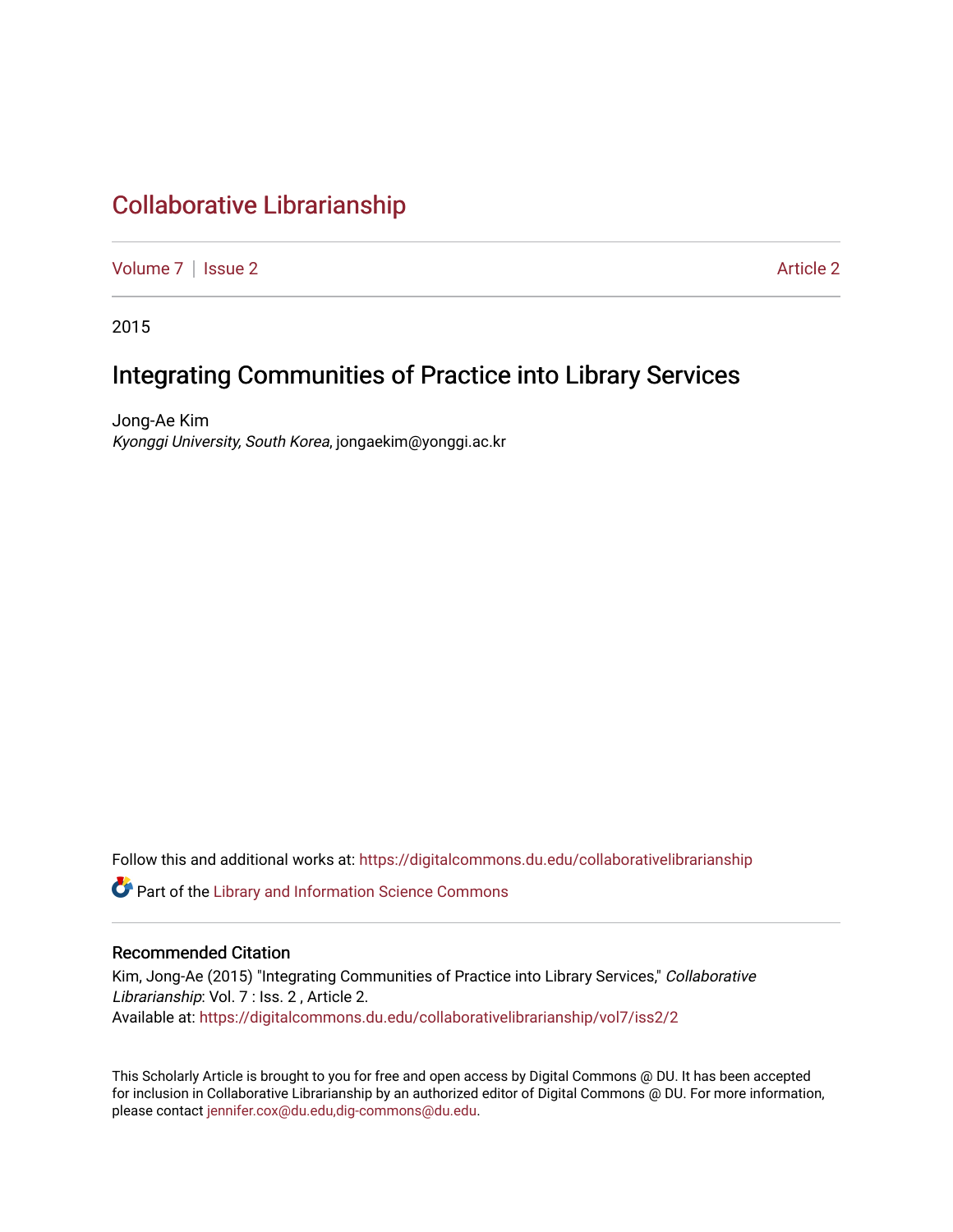### Integrating Communities of Practice into Library Services

Jong-Ae Kim [\(jongaekim@kyonggi.ac.kr\)](mailto:jongaekim@kyonggi.ac.kr) Kyonggi University, South Korea

#### **Abstract**

Since the notion of community of practice was introduced in the early 1990s, it has been popular in various organizations with the recognition that knowledge sharing is important for organizational learning. It has emerged as a strategic approach to knowledge sharing and an innovative way to foster learning. Considering that the notion of community of practice can provide an intriguing framework for library services, this study explores the implications that community of practice suggests for libraries and the roles that librarians can take to foster communities of practice.

Keywords: Community of practice; Academic library; School library; Public library; Special library

#### **Introduction**

Recently community of practice (CoP) has been recognized as one of the key approaches to gaining the competitive advantages in knowledge economy. With the growing popularity of knowledge management, many organizations have come to acknowledge the importance of communities of practice for learning and change.1 Since the notion of community of practice was introduced in the early 1990s, it has influenced academics and practitioners in many fields such as management, administration and education. It has emerged as a potential theory of knowledge creation and a strategic approach to converting implicit knowledge into explicit knowledge.2-3

Community of practice is defined as a "group of people who share a concern, a set of problems, or a passion about a topic, and who deepen their knowledge and expertise in this area by interacting on an ongoing basis."4 It is explained as the means to foster innovation and creative problem solving. Participants of the CoPs share information and ideas, discuss common issues, produce tools and documents, and develop personal relationships. The fundamental notion of CoP is that people learn more effectively through engaging in appropriate practice.<sup>5</sup> It is based on the social interactive dimensions of situated learning. The idea of CoP has been around for a long time, but it has been re-conceptualized in the context of knowledge economy. It has

emerged as a strategic approach to knowledge sharing and an innovative way to foster learning. Since it suggests a way of promoting informal learning in organizations, it has been popular in various organizations with the recognition that knowledge sharing is important for organizational learning. Although CoPs are in many cases informal, they provide a mechanism to facilitate knowledge flow both within and between organizations.

The notion of CoP provides an intriguing framework for library services. It can be integrated into library services to better serve the goal of libraries as educational and cultural institutions. This study explores the implications that the CoP framework suggests for libraries and librarians, and the roles that librarians can take to foster CoPs.

#### **Community of Practice**

#### **Dimensions of Community of Practice**

Wenger broadened the traditional concept of apprenticeship to participation and identity transformation in a community of practice.<sup>6</sup> He identifies three dimensions of CoPs that should be constructed to associate practice with the formation of communities: mutual engagement, joint enterprise, and shared repertoire. *Mutual engagemen*t represents the notion that in a community of practice, people are engaged in "actions whose meanings they negotiate with one

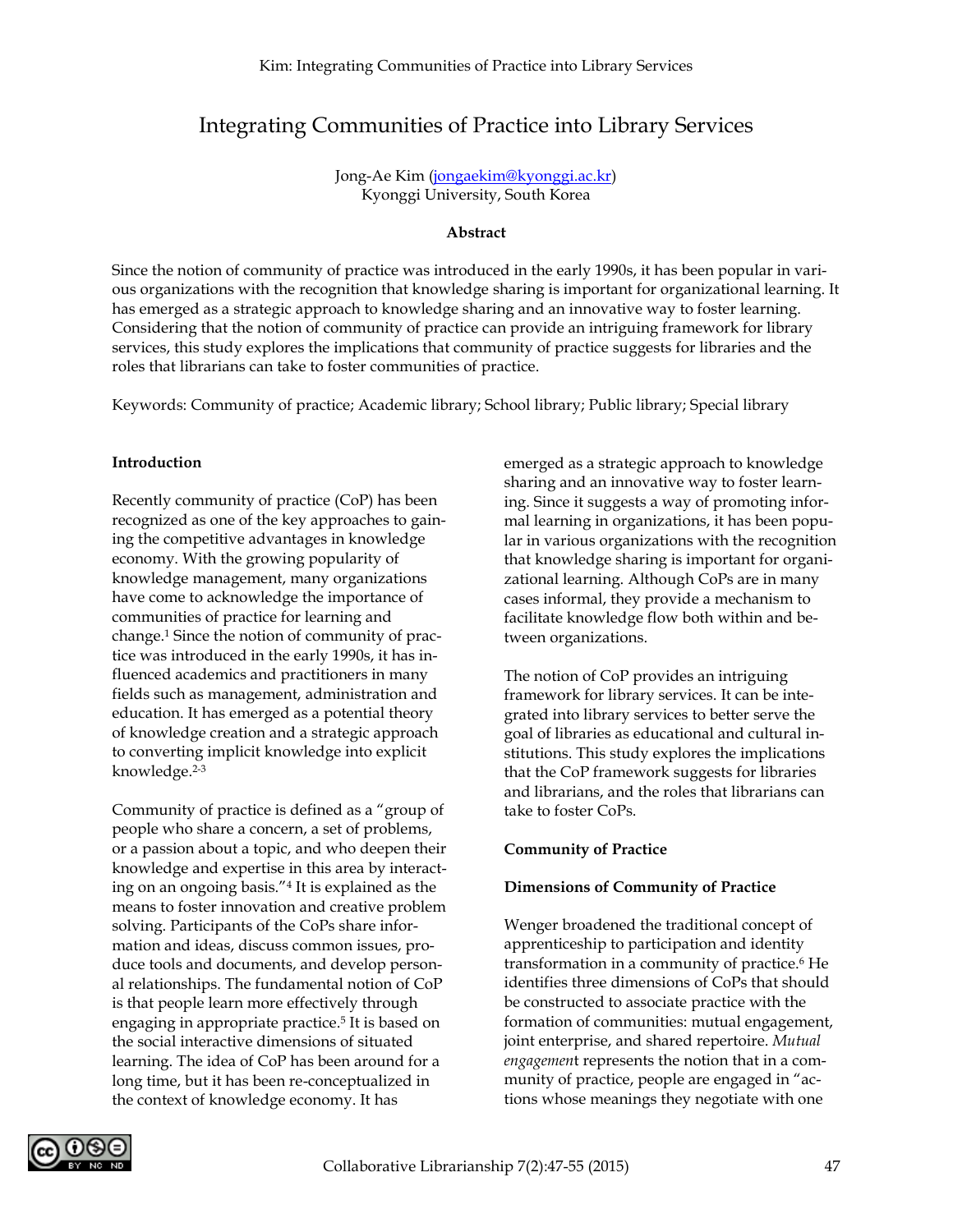another," thus leading to coherence of a community.7 Wenger emphasizes that the concept of CoP does not necessarily assume peaceful togetherness or mutual support among the participants, but it accompanies tensions and conflicts. *Joint enterprise* is another dimension that defines a community of practice. It is not defined through a static agreement, but it is elicited through a collective process of negotiation by the participants. Mutual accountability imposed by the negotiation of a joint enterprise becomes a crucial part of the community of practice. *Shared repertoire* refers to a set of shared resources including stories, artifacts, tools, styles, actions, historical events, discourses or concepts produced or adopted during the lifecycle of the CoP. Wenger points out that communities of practice are "not intrinsically beneficial or harmful," but they provide the possibility of transformation through a mechanism of engagement, joint enterprise and shared repertoire.<sup>8</sup>

In the processes of identity formation and learning in a community of practice, three different modes of belonging can be considered: engagement, imagination and alignment. *Engagement* is "active involvement in mutual processes of negotiation of meaning."9 Through engagement, participants can gain knowledge and competence that are grounded on social bases. *Imagination* represents "creating images of the world and seeing connections through time and space by extrapolating from our own experience."10 In the theory of community of practice, imagination refers to creating new images of the world and ourselves by transcending our time and space, yet imagination has limits in that it can be based on stereotypes or disconnected from reality. *Alignment* refers to "coordinating our energy and activities in order to fit within broader structures and contribute to broader enterprises."11 The process of alignment enables participants to form extensive enterprises through the coordination of their energies and activities. While alignment allows for tuning various localities, competencies and viewpoints, it can also expose the participants to various misconceptions, thus disempowering them. A community of practice may include all three distinct modes of belonging in various proportions, and the variety of the proportions leads to the distinct traits of the communities.

#### **Stages of the Development of CoP**

Some researchers assert that communities of practice and the knowledge they create cannot be managed in the form of control because they are dynamic, interactive and fluid.12 However, Wenger et al. suggest that there is still a need for organizations to cultivate communities of practice actively and effectively to help them accomplish their full potential.13 CoPs are observed to evolve through five stages of development: potential, coalescing, maturing, stewardship and transformation.14 At the potential stage, a group shows the potential of becoming a CoP. Participants find that they have the interests in the same knowledge domain and recognize the need for organized interaction. The goals of this stage include identifying people who have common interests in the same knowledge domain, defining the scope of the domain and identifying potential coordinators and thought leaders. At the coalescing stage, the goals evolve into developing relationships and trust by establishing community events and spaces, promoting an awareness of the value of sharing knowledge and identifying practices to share. At this stage it is necessary to document the community's resources and elicit management support. As a community of practice grows to the maturation stage, it needs to clarify its role, manage its boundaries and organize its knowledge. At this stage, a CoP needs to begin measuring its value. In addition, it needs to establish the requirements and processes of the entry to manage the entry of new members systematically. As a community of practice moves on to the stewardship stage, it is crucial to maintain liveliness. The efforts to import new ideas and relationships and develop new leadership should be made to refresh the community.

Like the lifecycle of other living things, CoPs come to an end after a certain period of time and they transform in various ways. They may simply dwindle away, shift to a social club, go through the process of split or merger or become a part of formal organization. A community of practice may face challenges and difficult transitions while going through each stage of the development, so the importance of the role of community coordinators and core members

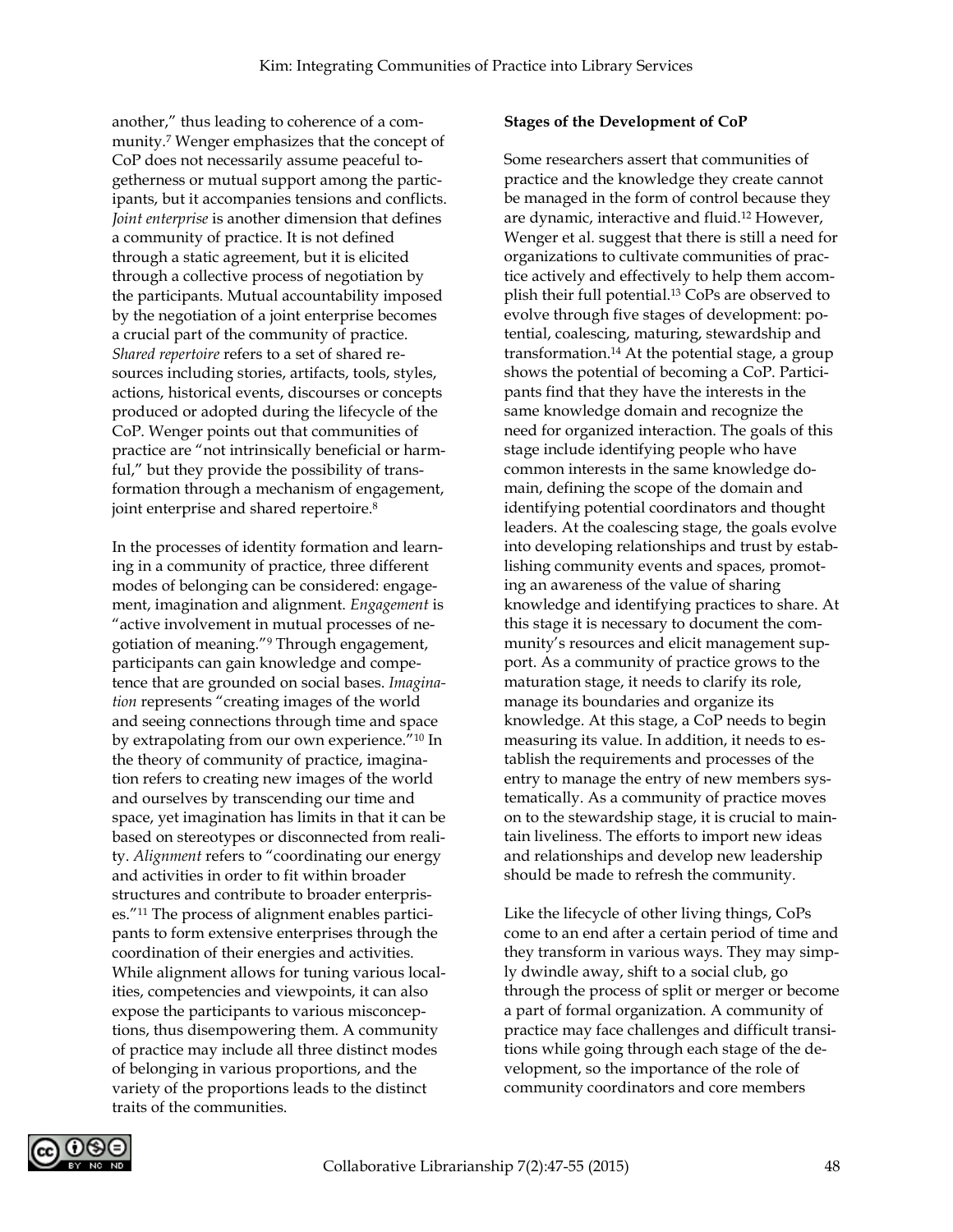cannot be overemphasized in keeping the community lively and functioning well.

#### **Implications of Communities of Practice for Libraries**

Libraries have provided various services for a wide range of users, and library services should change continually to meet the changing needs of users and to remain relevant to a changing society. In addition to their contribution to a society by providing the traditional services of information intermediation, libraries have great potential for facilitating knowledge sharing and collaborative learning. As an effort to support knowledge activities of people in knowledge society, libraries can take more active roles in knowledge sharing and collaborative learning through communities of practice. Community of practice provides a well-theorized and practiced framework for collaborative learning in individual, organizational and social development and has been implemented in a wide range of educational and institutional settings.15 By adopting the notion of community of practice, libraries will be able to widen their roles as cultural and educational institutions.

#### **Implications for Academic Libraries**

Communities of practice have been implemented in various academic settings. Green presented case studies of CoPs established for digital humanities research in five different universities.16 In the projects, academic librarians collaborated with faculty members on research initiatives in digital humanities, and led text encoding training. They were extensively involved in the processes including the development of customized text encoding, training of the graduate students, and consulting on the produced XML documents. Through these collaborations, academic librarians could support emerging digital humanities scholarship and the corresponding CoPs.

Moore et al. (2004) reported how a bioinformatics CoP was cultivated through library education programs at the University of North Carolina at Chapel Hill Health Sciences Library.17 The goal of the library's education program was to support the academic community in developing

and maintaining knowledge management competencies. In keeping with that goal, the library supported online access to all resources and services, face-to-face instruction, sponsored training, and forums. In addition, the library created a bioinformatics listserv, blog, chat reference services, and online handouts to facilitate communication of the CoP. These activities helped the academic librarians develop partnerships with research centers, departments, and faculty on campus.

Community of practice can also be adopted as a model program to implement the learningcentered approach in the academic settings. With the criticism that the traditional lecturediscussion system in classrooms does not provide an optimal environment for student learning, higher education has shifted its focus from teaching to learning. This shift has prompted the interaction between faculty, students and librarians to associate students' classroom activities with their out-of-class activities, thus enhancing their situational and experiential learning. The emphasis on out-of-class learning has led to the need for active involvement of librarians in the educational process. Students can learn from each other through collaborative activities by participating in CoPs. The CoP approach has potential to support situated learning, given its resemblance to apprenticeship. It is an effective way of learning that helps students internalize the knowledge that they obtain from classroom activities through practice.

Increasingly, many communities of practice form online, especially to serve members who are geographically dispersed. With the wide adoption of distance learning in higher education, online CoPs can serve as an ideal means for geographically dispersed groups of students to connect. For the institutions that provide distance learning programs, online CoPs can be an effective approach for remote learners to engage with one another to share their ideas, develop their skills and improve their performance. Various systems such as bulletin boards, listservs, and knowledge repositories developed as part of knowledge management systems can be used to support online CoPs.

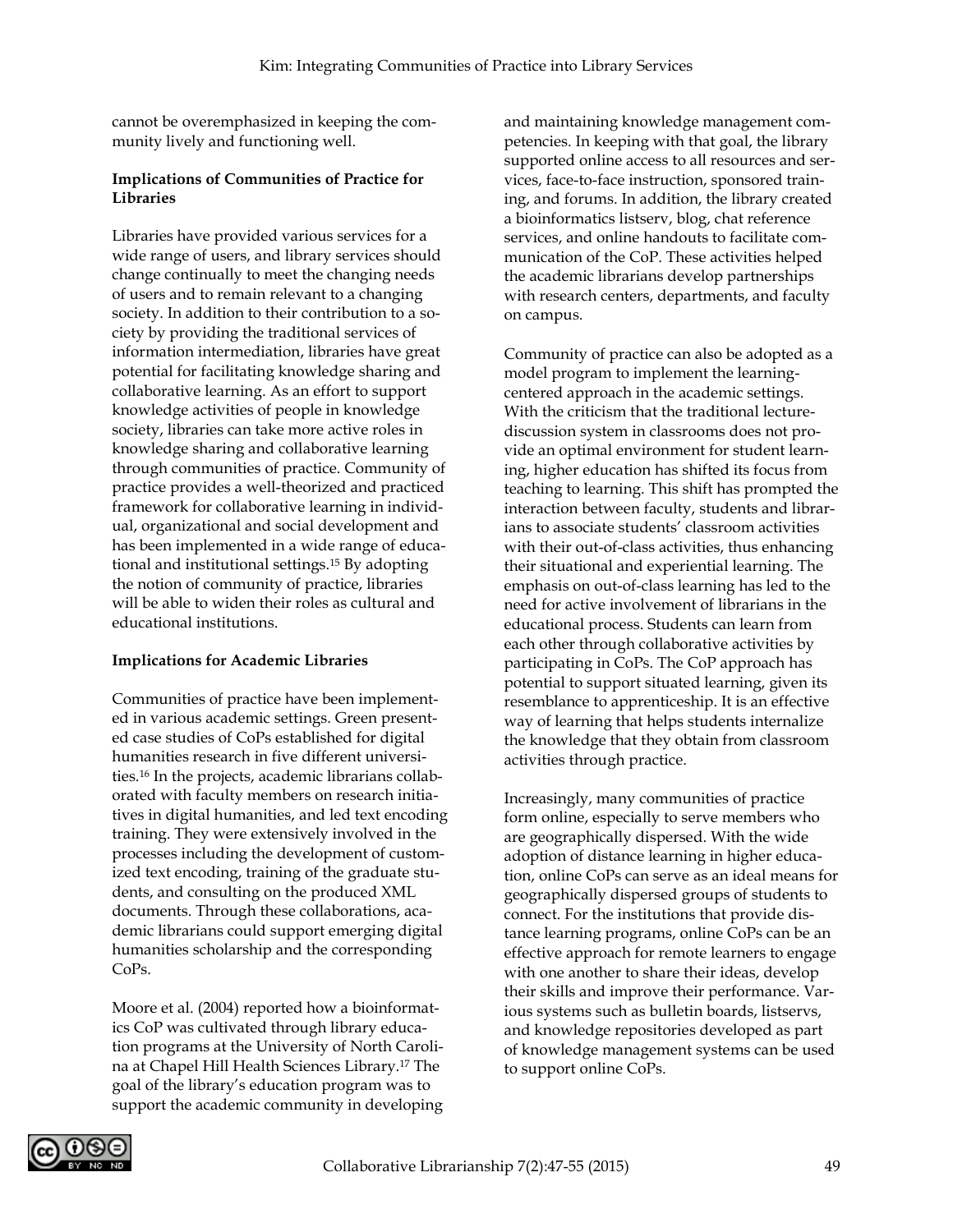#### **Implications for School Libraries**

The need for teachers to form communities of practice in a specific domain has been discussed in the literature.18-19 Recognizing that communities of practice can play an important role in teacher learning, researchers have discussed the benefits of CoP in the context of teachers' professional development.20-21 Schlager and Fusco presented the implementation of Tapped In, which was an online education community envisioned to serve the professional development needs of teachers.22 In the online education CoP, teachers engaged in activities including course and workshop sessions, group meetings, and public discussions encompassing a wide range of topics related to K-12 education. They enumerated eight characteristics of education CoP: (1) learning processes, (2) history and culture, (3) membership identity and multiplicity, (4) community reproduction and evolution, (5) social networks, (6) leaders and contributors, (7) tools, artifacts, and places, and (8) the practice.

Kymes and Ray reported the development of CoPs comprising K-12 public school teachers, librarians, and some seeking a degree to work as a school librarian.23 The CoPs held professional conferences, workshops, and group discussions which allowed the members to network with other professionals and strengthen their practice. Participating in the CoPs enabled the members to avoid isolation and develop deeper professional relationships. Through the participation in the CoPs, they were able to apply their educational skills to school libraries and establish their identities as school librarians.

Communities of practice have implications for school libraries in that school libraries provide information resources and services to support the curriculum and students' development. The services provided by school libraries are essential in students' learning process, especially for the development of their literacy. In addition, school librarians can facilitate the students' creative and productive activities by adopting the notion of community of practice, which can serve as a systematic approach to enhance student learning by facilitating out-of-class activities. A community of practice, whether it forms online or offline, serves as a venue for the students to talk, learn and create meaning. Thus the adoption of the CoP approach can enhance students' learning in many aspects. It facilitates collaborative activities in small groups, thus better supporting the unique learning style of each student. The students' learning can be enhanced by discussing ideas with other students and applying the knowledge obtained in classrooms to practice. They can maintain interests in the subjects they learned in classrooms through practice and become familiar with utilizing various information resources to resolve problems they have.

In schools, communities of practice may form in connection with particular courses or other topics of interest. They can help students to share knowledge and develop creative ideas through the shared knowledge. School librarians can provide the support to sustain meaningful activities of the CoPs and integrate information provision into their creative and productive activities. To foster communities of practice, librarians need to identify and meet students' information needs, keep up-to-date in information provision and support managing the repositories of the outputs created from the CoP activities. They can also make efforts to foster students' information literacy skills that can enhance students' learning and provide necessary support throughout the students' research process. Information technology can be integrated into the CoP activities as necessary. Various applications that support the online activities of the CoPs can be utilized to supplement offline activities.

### **Implications for Public Libraries**

CoPs comprising users of public libraries have not been extensively reported in the literature. However, the implementation experience of the CoP of public library professionals established by the team of Penang Public Library Corporation (PPLC) and Knowledge Connections Inc. shows to what extent a CoP contributes to knowledge sharing and informal learning among library professionals.24 The observation of the communications among the librarians revealed that know-hows obtained from doing tasks were shared in the form of frameworks, ideas, stories, lessons learned, and documents, indicating that shared practice was present in

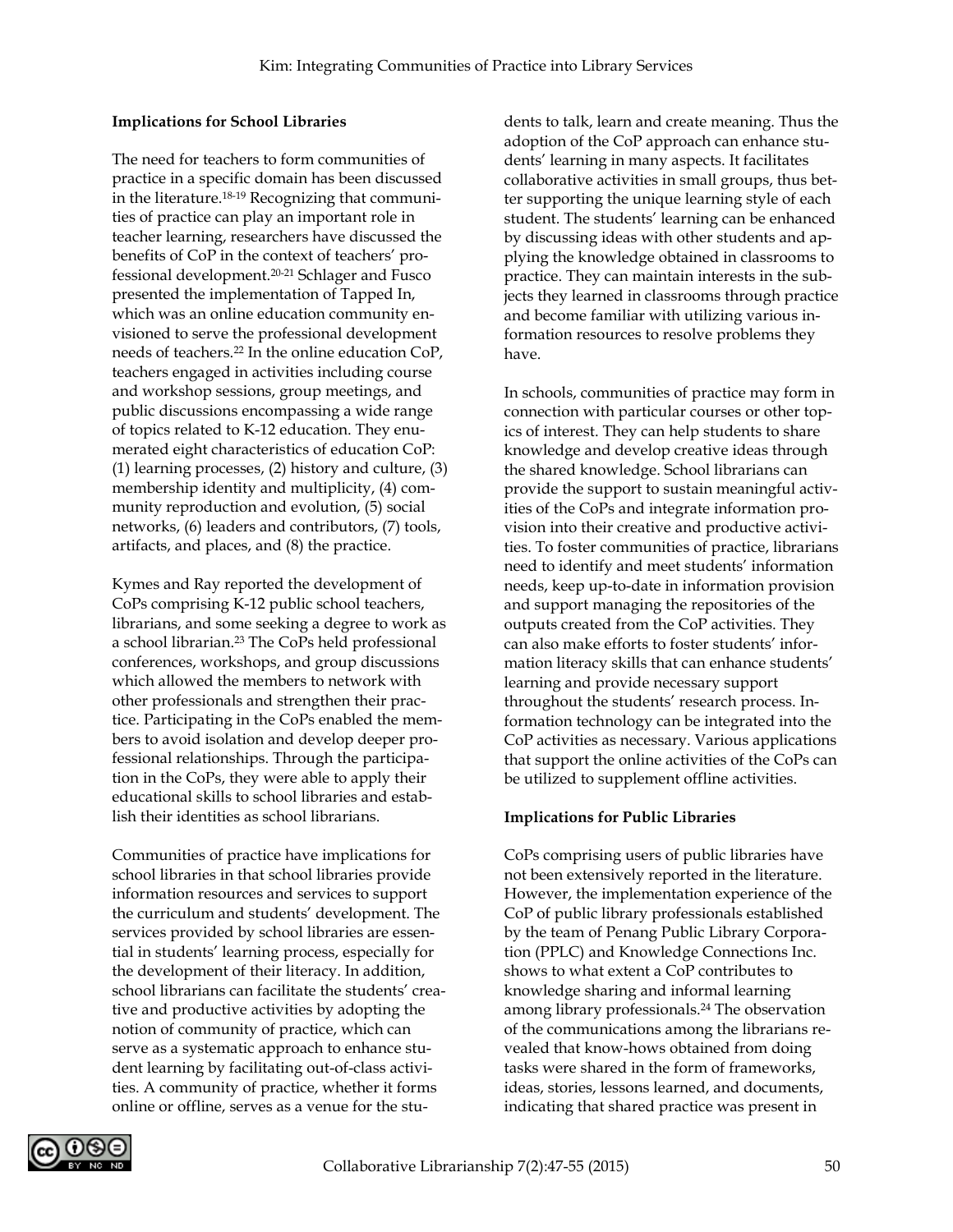the CoP. The online and face-to-face environment of the CoP was evaluated to provide a venue for interaction and knowledge sharing situated in the context of the librarians' practice.

The role of public libraries as cultural and educational institutions to foster culture and learning in their communities makes them the ideal places for cultivating CoPs. Public libraries may serve their community as social places where people can gather and pursue specific topics of their interests. Considering the resources that public libraries have, they are well suited for the role of facilitators of knowledge sharing among community residents. They can provide the CoP participants with places to meet, to discuss or work on specific agendas. By supporting various cultural and educational activities for individuals and groups through CoPs, public libraries can continue to engage actively with people and remain at the center of the community.

#### **Implications for Special Libraries**

With the wide adoption of knowledge management in the context of business practices, some special libraries have already taken on the role of facilitating the development and successful implementation of CoPs in their organizations. Special libraries have traditionally conducted such activities as collecting, assessing, organizing and disseminating information to their users. The prevalence of knowledge management and CoPs in the business sector provides special libraries with the opportunities to expand their professional services in managing the knowledge environment and to contribute to their organizations by enabling them to gain the competitive advantage in the field.

Margulies emphasizes the engagement of the Information Resource Center (IRC) and special librarians as a critical success factor for CoPs.25 The engagement of special librarians encompasses managing content, facilitating knowledge dissemination, and making connections among subject matter experts and the communities of practice. She argues that special librarians can play a critical role in CoP performance and value by enabling CoPs to identify expertise, create knowledge, transfer competency, and achieve

competitive advantage through their engagements.

The case of the Exempla Saint Joseph Hospital (ESJH) Library presents how hospital librarians engaged in multidisciplinary teams to improve patient care and benefited from their active participation in the CoPs.26 The ESJH librarians participated in team development activities of the microsystems, which were multidisciplinary communities of practice. They supported the patient education activities of the team and provided health literacy tools for the staff. They also implemented blogs, news feeds, and content management systems to improve communication among the members and archive useful information. Through the process of participation in the CoPs, the ESJH librarians contributed to concrete benefits of the communities, and simultaneously benefited from their active participation in the CoPs.

Many organizations have increasingly adopted the notion of learning organization and emphasized the importance of learning opportunities for their employees. Special librarians can play crucial roles as facilitators of learning forums such as CoPs, where members teach and learn from each other.<sup>27</sup> Participation in CoPs helps employees in various organizations obtain new knowledge and skills and apply them in productive ways. To support the communities of practice, librarians in special libraries can identify and provide the resources that meet the communities' information needs, systematize the mechanism of organizing the knowledge base created by community participants and set the conditions that can attract them to actively participate in knowledge activities thus keeping the CoPs lively.

#### **Implications of CoPs for Librarians**

As a milieu for professional socialization, communities of practice help the members exchange ideas with colleagues and build professional identity.28 They can form in professional associations that are distributed regionally, nationally or internationally.29 CoPs consisting of librarians from different organizations are beneficial to the participating librarians by enabling them to share their expertise. They can provide a venue

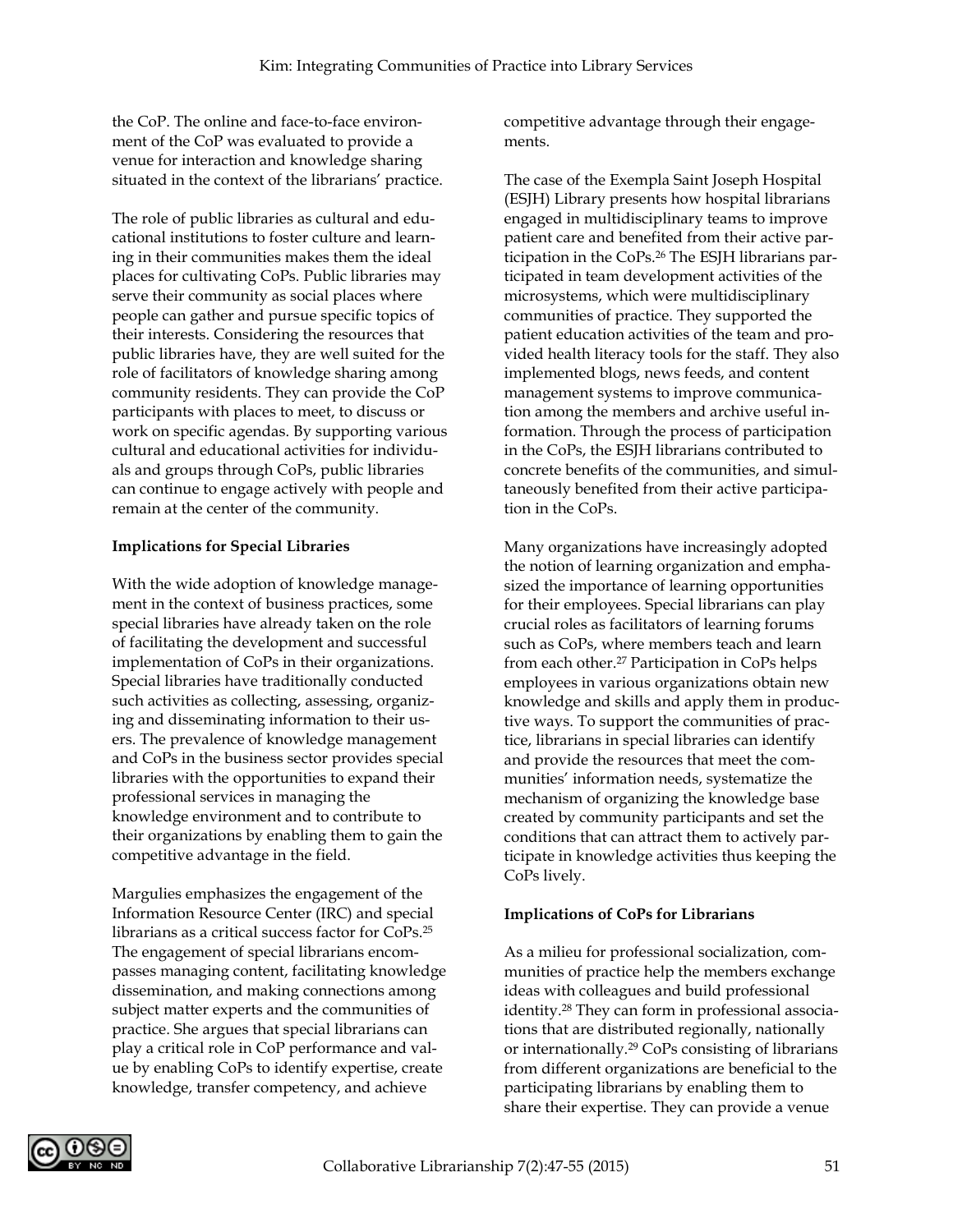for the librarians to share tacit knowledge as well as codified knowledge. Communities of practice can be especially effective in the context of digital reference. They help to quickly identify the experts in particular topics, thus enabling them to provide more rapid and precise answers to user inquiries. Online CoPs can be utilized to connect the digital reference librarians dispersed throughout a wide range of areas. Other benefits of CoPs consisting of librarians include that they can foster a sense of connectedness among librarians and provide an informal form of apprenticeship for new members. Successfully implemented, they can elicit new ideas and solutions thus leading to innovation in the profession.

Recognizing the increased focus on interdisciplinarity and collaboration in academia, the librarians at the University of Idaho identified a mentoring model of a CoP and established a community comprising new library faculty members and more experienced faculty members.30 The CoP focused on goals such as collaboration, publication, research, and fostering relationships between faculty members. The CoP held scheduled meetings centering on presentations and discussions of research ideas and opportunities for collaboration. The CoP listserv was utilized for online communication. The relaxed atmosphere of the CoP served to foster a feeling of collaboration and support among members. The evaluation of the CoP implementation conducted at the end of the first academic year indicated that the majority of the participants agreed that the CoP was beneficial to their professional development. However, the CoP's activity was reported to begin diminishing by the end of the second year, revealing the challenges of sustaining the CoP.31

Libraries implementing the CoP framework as part of their services face challenges as well as opportunities in cultivating the CoPs and demonstrating the value of them. Gannon-Leary and Fontainha identified lack of members' engagement and difficulty in trust building as barriers of CoP.32 As challenges of virtual CoPs, they identified lack of the opportunity for faceto-face interaction and socializing. In addition, legal implications such as data protection and

intellectual property were also identified as barriers of CoPs.

Despite of the challenges, communities of practice have also been reported to be successfully implemented across many professional environments.33 Active involvement of librarians is essential in the successful implementation of CoPs, which requires the ability to organize knowledge resources collected and created by the participants and disseminate them effectively. Fostering communities of practice requires considerable efforts. Librarians can contribute to the successful performance of CoPs in the following ways:

- Provide access to the existing body of knowledge that is relevant to the knowledge domain that the community of practice focuses on.
- Validate the authenticity of the knowledge resources.
- Add value to the knowledge resources by providing them with context.
- Capture, organize and disseminate knowledge resources created by the community members in the form of both documents and narratives.
- Develop the optimal taxonomies of the knowledge domain to organize knowledge created and collected by the community members, thus enabling effective knowledge flow throughout the organization.
- Provide efficient tools for searching and browsing knowledge repositories.
- Facilitate the contribution of knowledge resources from the members of the community of practice.
- Ensure that knowledge resources added by the community members are continually updated.
- Support situated learning among the participants of communities of practice.
- Teach them information literacy skills.
- Provide engaging social spaces for the gatherings and activities of communities of practice. The spaces can be provided both online and offline.

In order to play a supportive role in the success of communities of practice, librarians are also

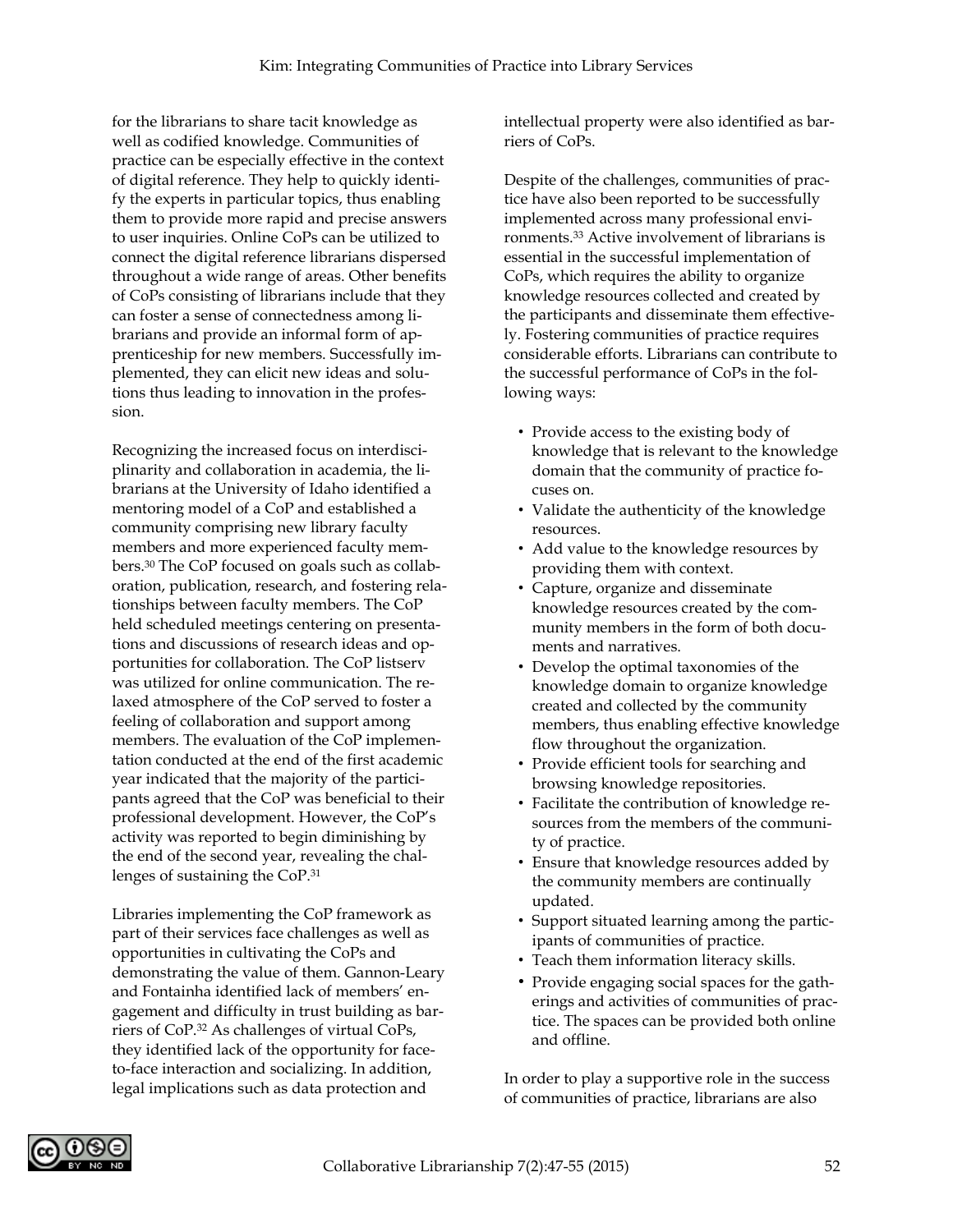expected to actively participate as community members. Thus they need to develop expertise both in library and information science and in the knowledge domain that the community of practice focuses on.

#### **Conclusion**

Despite the benefits of CoPs reported extensively in the literature,34-36 there are also critiques of the approach.37 People may not be willing to share their knowledge with others for fear of being deprived of their competitive advantages, thus discouraging the collaborative efforts among the members. Also, communities of practice may not be successful when they are not open to new ideas and discussions. Although communities of practice have limitations, they have demonstrated that they create value in diverse aspects. The tangible values they create include the production of tools and documents, improvement of skills and cost reduction. They also create less tangible values including interpersonal trust or passion for innovation.38 The CoP approach can be a successful mechanism, especially in organizations and groups with a high degree of autonomy. It provides an effective means of enriching the creativity of people by helping them share both tacit and explicit knowledge. The notion of community of practice is still in the evolving stage of development. Business organizations and academic institutions will be able to leverage the full potential of CoPs as they enhance their understandings of the development of CoPs and make efforts to cultivate them.

#### **Endnotes**

<sup>1</sup> S. P. Bate and G. Robert, "Knowledge Management and Communities of Practice in the Private Sector: Lessons for Modernizing the National Health Service in England and Wales," *Public Administration* 80, no.4 (2002): 643-663.

<sup>2</sup> Thomas N. Garavan and Ronan Carbery, "Managing Intentionally Created Communities of Practice for Knowledge Sourcing across Organizational Boundaries: Insights on the Role of the CoP Manager," *Learning Organization* 14, no.1 (2007): 34-49.

<sup>3</sup> Thomas H. Davenport and Laurence Prusak, *Working Knowledge: How Organizations Manage What They Know* (Boston: Harvard Business School Press, 1998).

<sup>4</sup> Etienne Wenger, Richard McDermott and Williams C. Snyder, *Cultivating Communities of Practice* (Boston: Harvard Business School Press, 2002).

<sup>5</sup> Jean Lave and Etienne Wenger, *Situated Learning: Legitimate Peripheral Participation* (Cambridge: Cambridge University Press, 1991).

<sup>6</sup> Etienne Wenger, *Communities of Practice: Learning, Meaning and Identity* (Cambridge: Cambridge University Press, 1998).

<sup>7</sup> Ibid., 73.

<sup>8</sup> Ibid., 85.

<sup>9</sup> Ibid., 173.

 $10$  Ibid.

<sup>11</sup> Ibid., 174.

<sup>12</sup> Joel O. Iverson and Robert D. McPhee, "Knowledge Management in Communities of Practice: Being True to the Communicative Character of Knowledge," *Management Communication Quarterly* 16, no.2 (2002): 259-266.

<sup>13</sup> Etienne Wenger, Richard McDermott and Williams C. Snyder, *Cultivating Communities of Practice*.

<sup>14</sup> Ibid.

<sup>15</sup> Deborah Churchman and Tom Stehlik, "Transforming Academic Work: Communities of Practice in Australian Universities," *Journal of Organizational Transformation and Social Change* 4, no.3 (2007): 263-278.

<sup>16</sup> Harriett E. Green, "Facilitating Communities of Practice in Digital Humanities: Librarian Collaborations for Research and Training in Text Encoding," *Library Quarterly: Information, Community, Policy* 84, no.2 (2014): 219-234.

<sup>17</sup> Margaret E. Moore, K. T. L. Vaughan and Barrie E. Hayes, "Building a Bioinformatics Com-

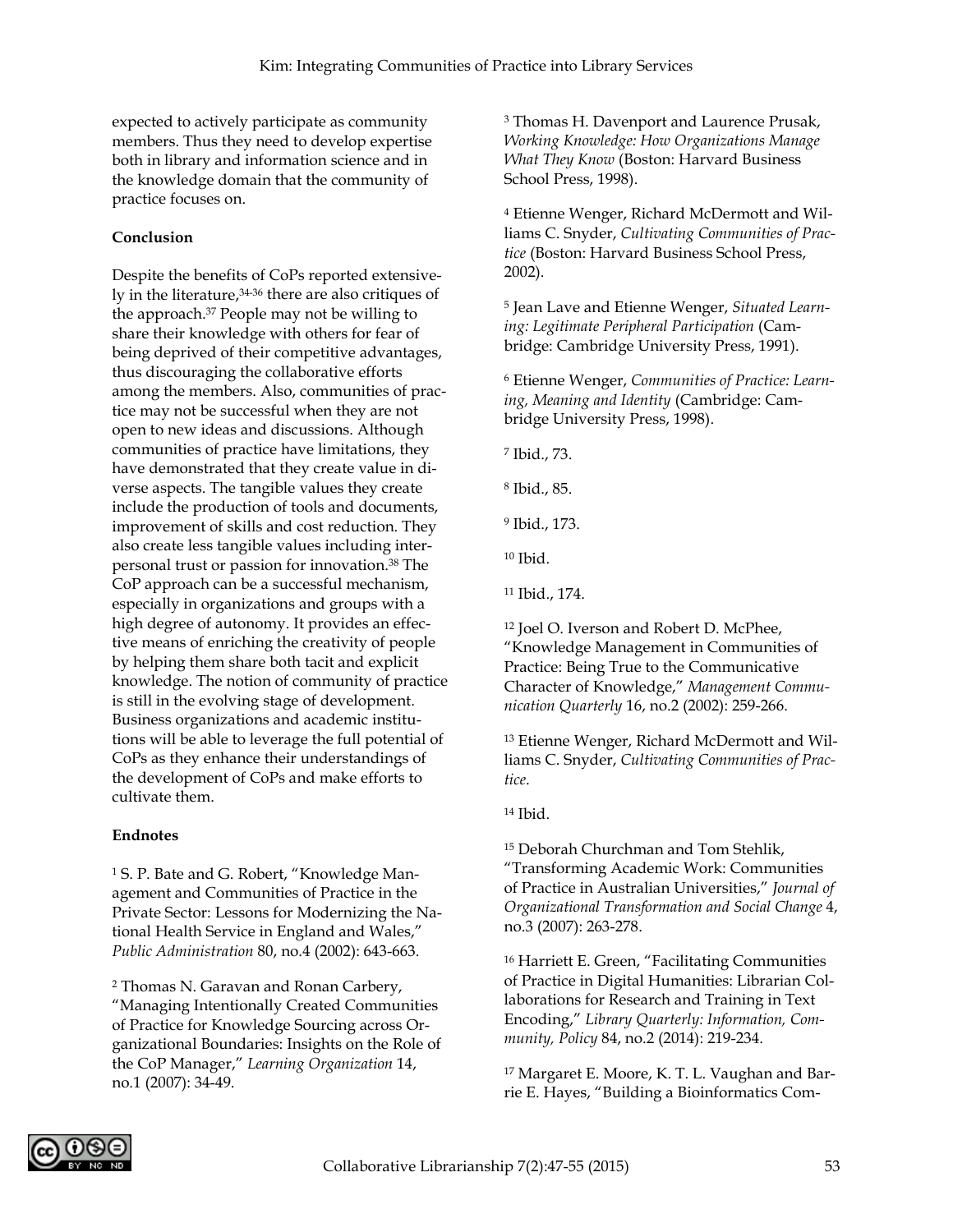munity of Practice through Library Education Programs," *Medical Reference Services Quarterly* 23, no.3 (2004): 71-79.

<sup>18</sup> Linda Darling-Hammond and Deborah L. Ball, "Teaching for High Standards: What Policymakers Need to Know and be Able to Do" (National Commission on Teaching and America's Future, 1997),

[http://files.eric.ed.gov/fulltext/ED426491.pdf.](http://files.eric.ed.gov/fulltext/ED426491.pdf)

<sup>19</sup> Mark. S. Schlager and Judith Fusco, "Teacher Professional Development, Technology, and Communities of Practice: Are We Putting the Cart Before the Horse?" *The Information Society* 19 (2003): 203-220.

<sup>20</sup> Milbrey W. McLaughlin and Dana Mitra, "Theory-based Change and Change-based Theory: Going Deeper, Going Broader," *Journal of Educational Change* 1, no.2 (2001): 1-24.

<sup>21</sup> Mark. S. Schlager and Judith Fusco, "Teacher Professional Development, Technology, and Communities of Practice: Are We Putting the Cart Before the Horse?" 203-220.

<sup>22</sup> Idid.

<sup>23</sup> Angel Kymes and Barbara Ray, "Preparing School Librarians in Rural Areas through Distance Education and Communities of Practice," *School Libraries Worldwide* 18, no.2 (2012): 35-40.

<sup>24</sup> Shukriah B. H. Yon and Greeta Albert, "Developing Library Professionals: The Influence of Communities of Practice" (paper presented at IFLA World Library and Information Congress, Singapore, August 17-23, 2013), [http://library.ifla.org/id/eprint/163.](http://library.ifla.org/id/eprint/163)

<sup>25</sup> Patricia Margulies, "Leveraging the Skills of the Corporate Special Librarian to Enhance the Perceived Value of Information and Sustain Communities of Practice," *Electronic Journal of Academic and Special Librarianship* 7, no.1 (2006), [http://southernlibrarianship.icaap.org/content](http://southernlibrarianship.icaap.org/content/v07n01/margulies_p01.htm) [/v07n01/margulies\\_p01.htm.](http://southernlibrarianship.icaap.org/content/v07n01/margulies_p01.htm)

<sup>26</sup> Margaret Bandy, Joyce Condon and Ellen Graves, "Participating in Communities of Practice," *Medical Reference Services Quarterly* 27 no.4 (2008): 441-449.

<sup>27</sup> Andrew Booth, "In Pursuit of E-quality: The Role of "Communities of Practice" When Evaluating Electronic Information Services," *Journal of Electronic Resources in Medical Libraries* 1, no.3 (2004): 25-42.

<sup>28</sup> Noriko Hara, "Information Technology Support for Communities of Practice: How Public Defenders Learn about Winning and Losing in Court," *Journal of the American Society for Information Science and Technology* 58, no.1 (2007): 76- 87.

<sup>29</sup> Tyra W. Hilliard, "Learning at Conventions: Integrating Communities of Practice," *Journal of Convention & Event Tourism* 8, no.1 (2006): 45-68.

<sup>30</sup> Kristin J. Henrich and Ramirose Attebury, "Communities of Practice at an Academic Library: A New Approach to Mentoring at the University of Idaho," *The Journal of Academic Librarianship* 36, no.2 (2010): 158-165.

<sup>31</sup> Ramirose Attebury et al., "Practice Makes Perfect? A Retrospective Look at a Community of Practice," *Library Philosophy and Practice* 899 (2013),

[http://digitalcommons.unl.edu/libphilprac/89](http://digitalcommons.unl.edu/libphilprac/899/) [9/.](http://digitalcommons.unl.edu/libphilprac/899/)

<sup>32</sup> Pat Gannon-Leary and Elsa Fontainha, "Communities of Practice and Virtual Learning Communities: Benefits, Barriers, and Success Factors," *eLearning papers* 5 (2007): 20-29.

<sup>33</sup> Nora F. Belzowski, J. Parker Ladwig and Thurston Miller, "Crafting Identity, Collaboration, and Relevance for Academic Librarians Using Communities of Practice," *Collaborative Librarianship* 5, no.1 (2013): 3-15.

<sup>34</sup> Paul Bierly and Alok Chakrabarti, "Generic Knowledge Strategies in the U.S. Pharmaceutical Industry," *Strategic Management Journal 17*  (1996): 123-135.

<sup>35</sup> Li-Yueh Chen, "Effect of Knowledge Sharing to Organizational Marketing Effectiveness in Large Accounting Firms That are Strategically Aligned," *Journal of American Academy of Business*  9, no.1 (2006): 176-182.